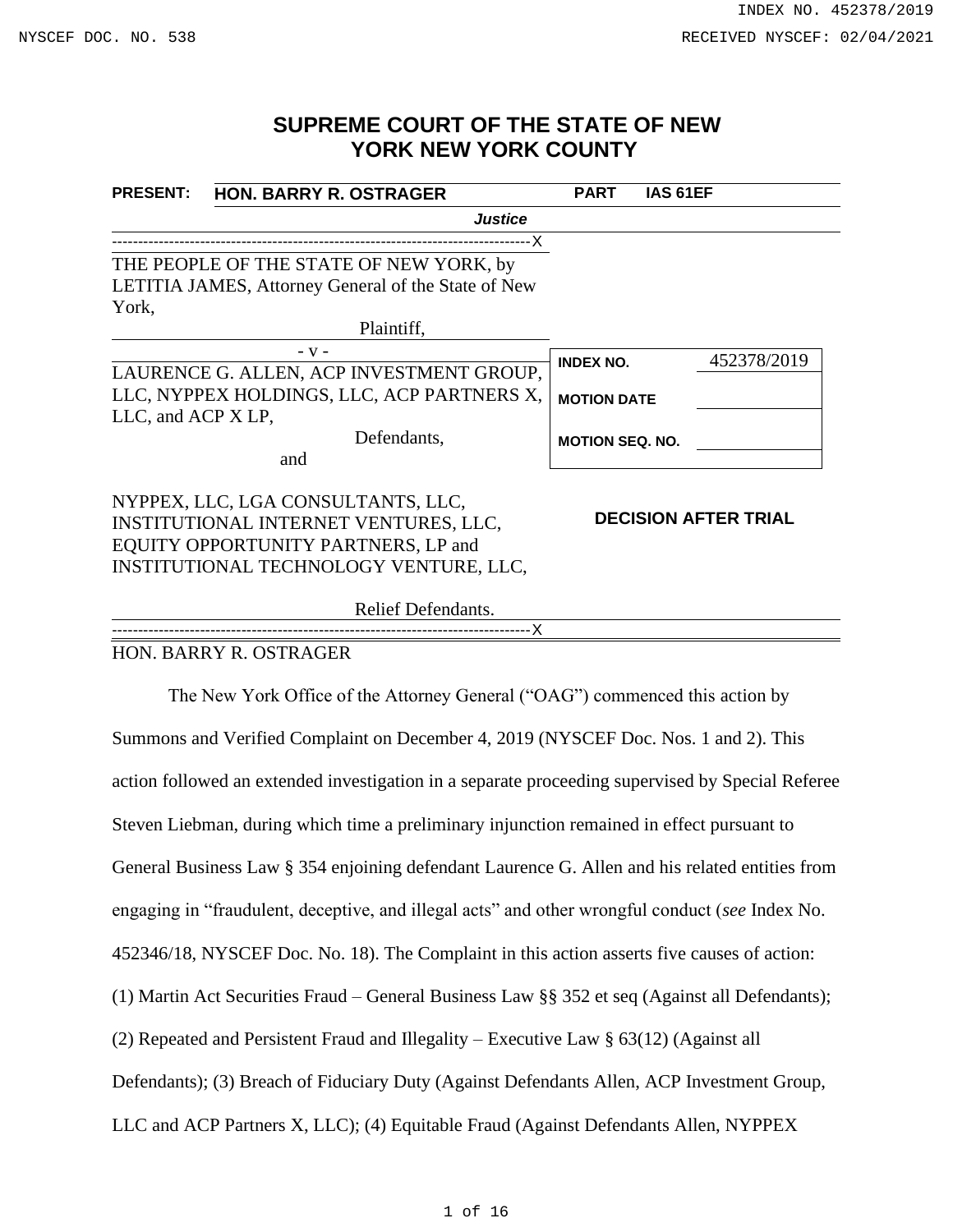Holdings, LLC, ACP Investment Group, LLC, ACP Partners X, LLC); and (5) Repeated and Persistent Fraud and Illegality – Executive Law § 63(12) (Against Defendants Allen, NYPPEX Holdings, LLC, ACP Investment Group, LLC, ACP Partners X, LLC) Equitable Fraud. The OAG seeks various remedies against the Defendants and the Relief Defendants named in the Complaint, including injunctive relief, disgorgement of funds, and the appointment of a Receiver.

Defendant ACP X, LP ("ACPX") is a limited partnership formed in 2004 with over 75 limited partners ("Limited Partners"). Defendant ACP Investment Group, LLC (the "Investment Advisor") is the investment advisor to ACPX. Defendant Laurence G. Allen ("Allen") is the managing principal of the Investment Advisor. The Investment Advisor owns 100% of Defendant ACP Partners X, LLC, which is the general partner of ACPX. Allen is the managing member and managing principal of the General Partner. Allen, the Investment Advisor, and the General Partner are each fiduciaries to the Limited Partners in ACPX.

 Defendant NYPPEX Holdings, LLC ("NYPPEX") is the parent company and 100% owner of the Investment Advisor and Relief Defendant NYPPEX, LLC, a registered brokerdealer. Allen is the CEO and managing member of NYPPEX and the majority shareholder of NYPPEX through his ownership interest in Relief Defendant Institutional Internet Ventures, LLC.

In January 2020, the OAG moved for a preliminary injunction enjoining Allen and the various Allen-controlled entities from taking further actions with respect to ACPX (mot. seq. 001). The Court conducted a five-day evidentiary hearing on the OAG's motion during which the Court heard the live testimony of eleven witnesses. Thereafter, the Court issued a preliminary injunction on February 4, 2020. (*See* NYSCEF Doc. No. 94). Among the Court's findings in its February 4, 2020 decision were the following: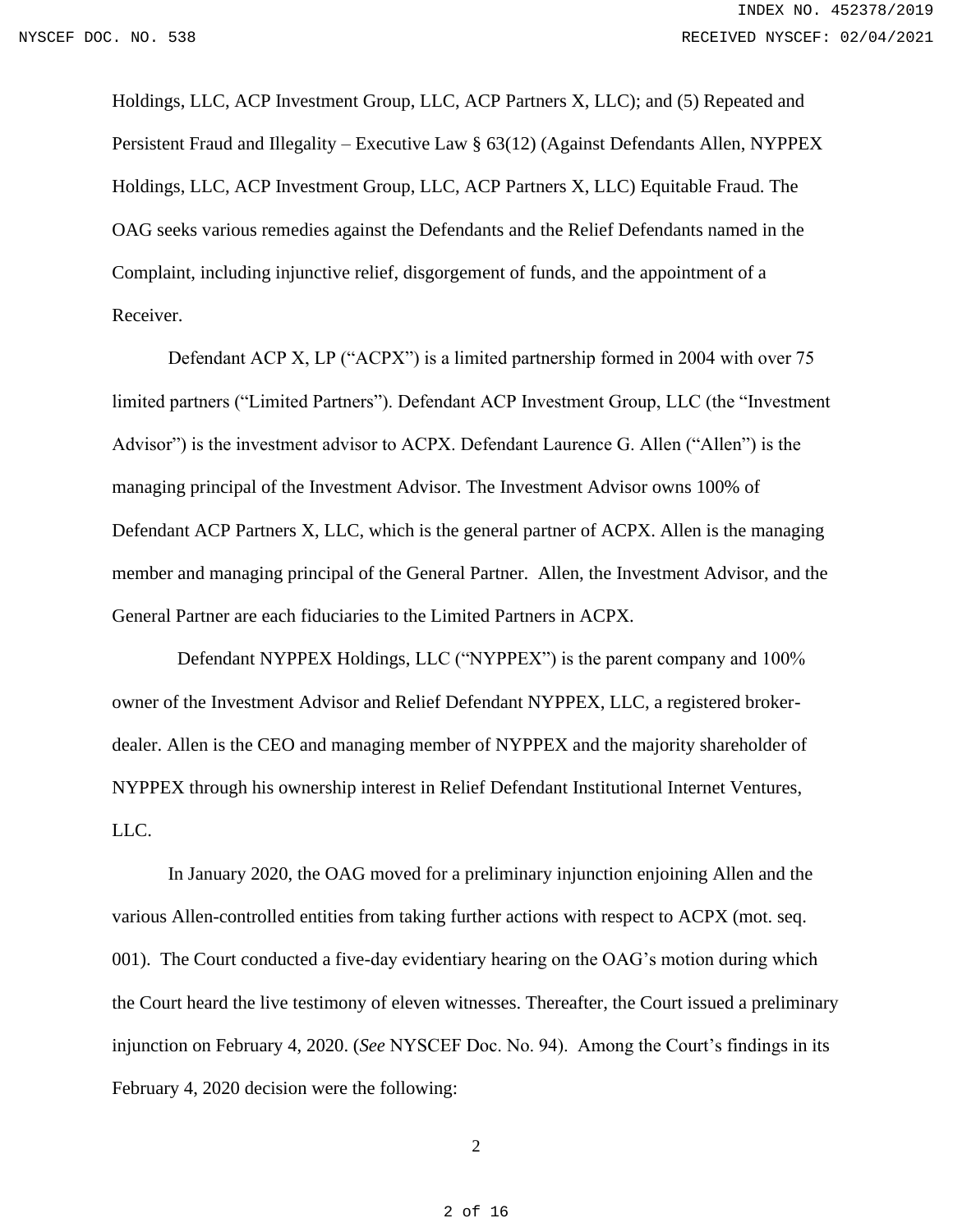The evidence adduced at the preliminary injunction hearing revealed a shocking level of self-dealing, breaches of fiduciary duty, misappropriation of enormous sums of ACP capital, and outright fraud. ACP was established in 2004 pursuant to a Private Placement Memorandum ("PPM"), a Limited Partnership Agreement, and a Subscription Agreement. The ACP Partners limited partnership was capitalized with approximately \$17 million and was established for the purpose of acquiring a diversified portfolio of distressed private equity limited partnership interests.

The Limited Partnership Agreement contains a relatively standard distribution waterfall that provides that the General Partner, while vested with substantial investment discretion, cannot receive any "carried interest" payments until the limited partners have received the return of their entire capital plus an 8% annual preferred interest return. The Limited Partnership Agreement expands the discretion of the General Partner from the description in the PPM but retains significant restrictions on the General Partner's ability to earn carried interest. It is undisputed that to the extent the PPM conflicts with the Limited Partnership Agreement, the terms of the Limited Partnership Agreement control.

Among the most significant features of both the PPM and the Limited Partnership Agreement was the disclosure that NYPPEX, LLC ("NYPPEX"), a broker dealer controlled by Allen that specializes in matching buyers and sellers of private equity interests in the secondary market, would be paid for broker dealer services it provided for the ACP partners. Other than such payments, ACP had no obligation to pay any administrative or overhead expenses. NYPPEX was, in turn, owned by NYPPEX Holdings, LLC ("NYPPEX Holdings"), another entity controlled by Allen.

ACP never returned the entirety of the original investments of any of the 75 limited partners of ACP. And the evidence established that neither NYPPEX nor NYPPEX Holdings ever earned a profit except, perhaps, during one year when these entities generated a marginal profit. During the period between the fourth quarter of 2008 and the fourth quarter of 2016, Allen invested \$5 million of ACP cash in NYPPEX Holdings. Subsequent to 2016, Allen caused ACP to provide NYPPEX Holdings with an additional \$1 million credit line, all of which was drawn down before an Ex Parte Order preserving the status quo was signed by Justice Lori S. Sattler on December 20, 2018 (Index No. 452346/18, NYSCEF Doc. No. 18). During the period 2008 to 2018 Allen's total compensation from NYPPEX Holdings exceeded \$6 million.

 Allen has offered the fanciful explanation of the suspicious circumstances described in the preceding paragraphs by testifying that ACP's investment in NYPPEX Holdings will produce windfall profits for the ACP limited partners because the value of NYPPEX Holdings exceeds \$100 million. The Court does not credit any of this testimony and finds that ACP was essentially utilized as a piggy bank to fund a failing broker-dealer, its failing parent, and Allen.[Robert] Zimmel [an employee of NYPPEX] apparently made "whistleblower" complaints about the administration of ACP and NYPPEX to the Securities and Exchange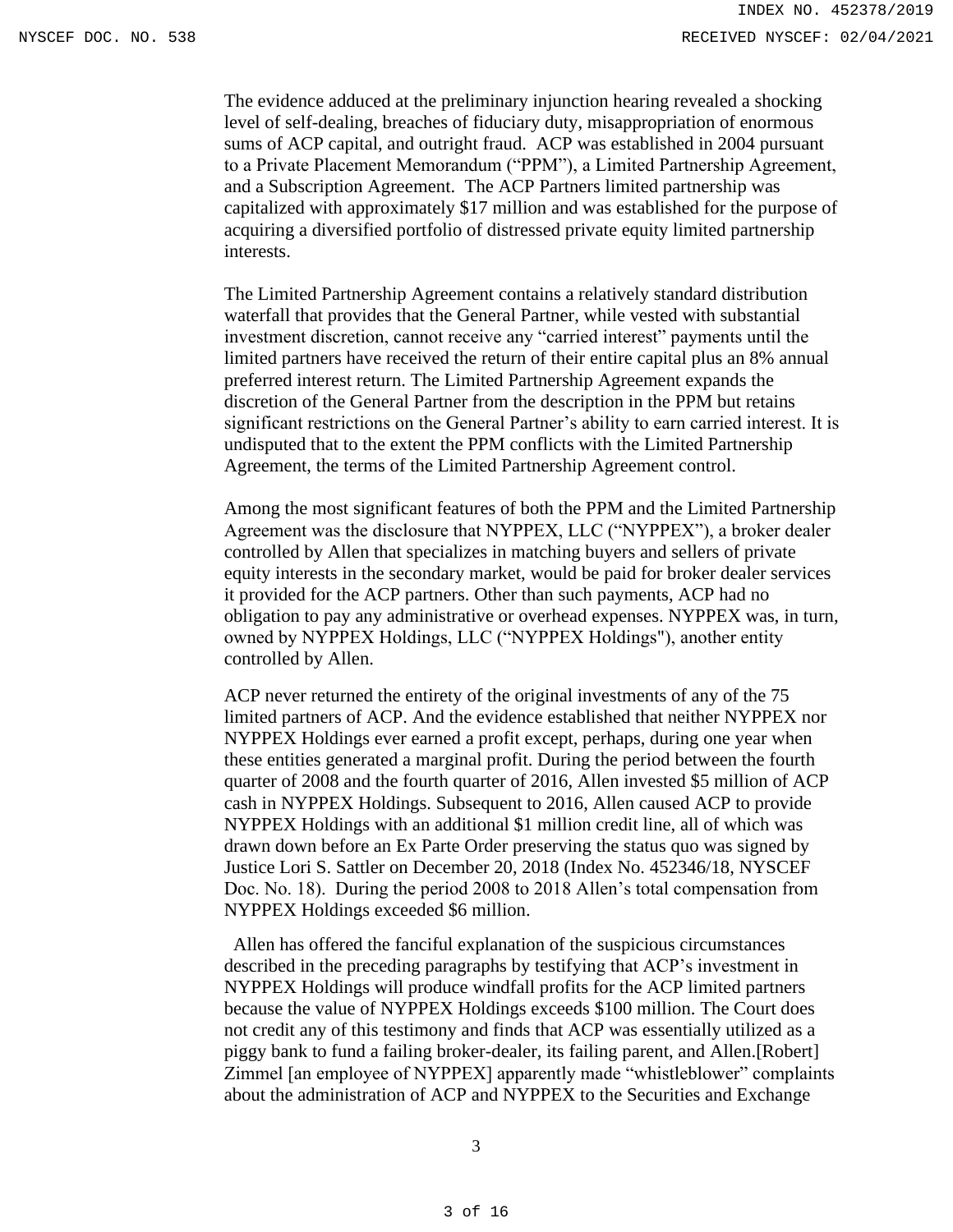Commission and FINRA, but no action was taken with respect to these complaints.

But, there is more. In 2013, 2014, and 2015, with ACP limited partners wondering where their return on investment was, Allen secured passage of Amendments 3, 4, and 5 to the Limited Partnership Agreement. The solicitations for amendments 3, 4 and 5 included a provision falsely stating that the General Partner was entitled to 100% of his carried interest and further offering those voting in favor of the amendments immediate payment of a portion of their investments at a discounted rate, while reaffirming the General Partner's right to claim carried interest. These amendments were approved. Subsequent amendments to the Limited Partnership Agreement purported to have ACP indemnify Allen and limit legal action by the limited partners against Allen. There was no basis for the assertion that the General Partner was entitled to receive carried interest without amendments 3, 4 and 5, and after these amendments passed Allen distributed to himself (and, perhaps, others) a total of \$3,404,466.87 in carried interest.

The plenary trial on the merits was delayed until January 11, 2021 largely due to a

number of withdrawals by various counsel for the defendants. The defendants secured excellent counsel in early December 2020, and a plenary bench trial was conducted on Microsoft Teams on January 11, 12, 13, and 14, 2021. Direct testimony was submitted by affidavit, and each affiant whose testimony was considered by the Court was subjected to cross-examination. Prior to the commencement of the trial, defendants stipulated that the entire record of the preliminary injunction hearing would be deemed part of the trial record of the plenary trial (NYSCEF Doc. No. 294), which greatly reduced the duration of the four-day plenary trial.

Fourteen witnesses testified at the four-day plenary trial, including some of the witnesses who had testified at the preliminary injunction hearing, including Robert Zimmel (the former corporate treasurer of NYPPEX), Allen, and defendants' expert witnesses who were ostensibly called to express opinions on the value of NYPPEX. Despite truly heroic efforts by newly retained counsel for the defendants to undo the record of the preliminary injunction hearing, the four days of trial testimony confirmed all of the facts established at the preliminary injunction hearing. In short, nothing in the four days of trial in any way undercuts the factual findings made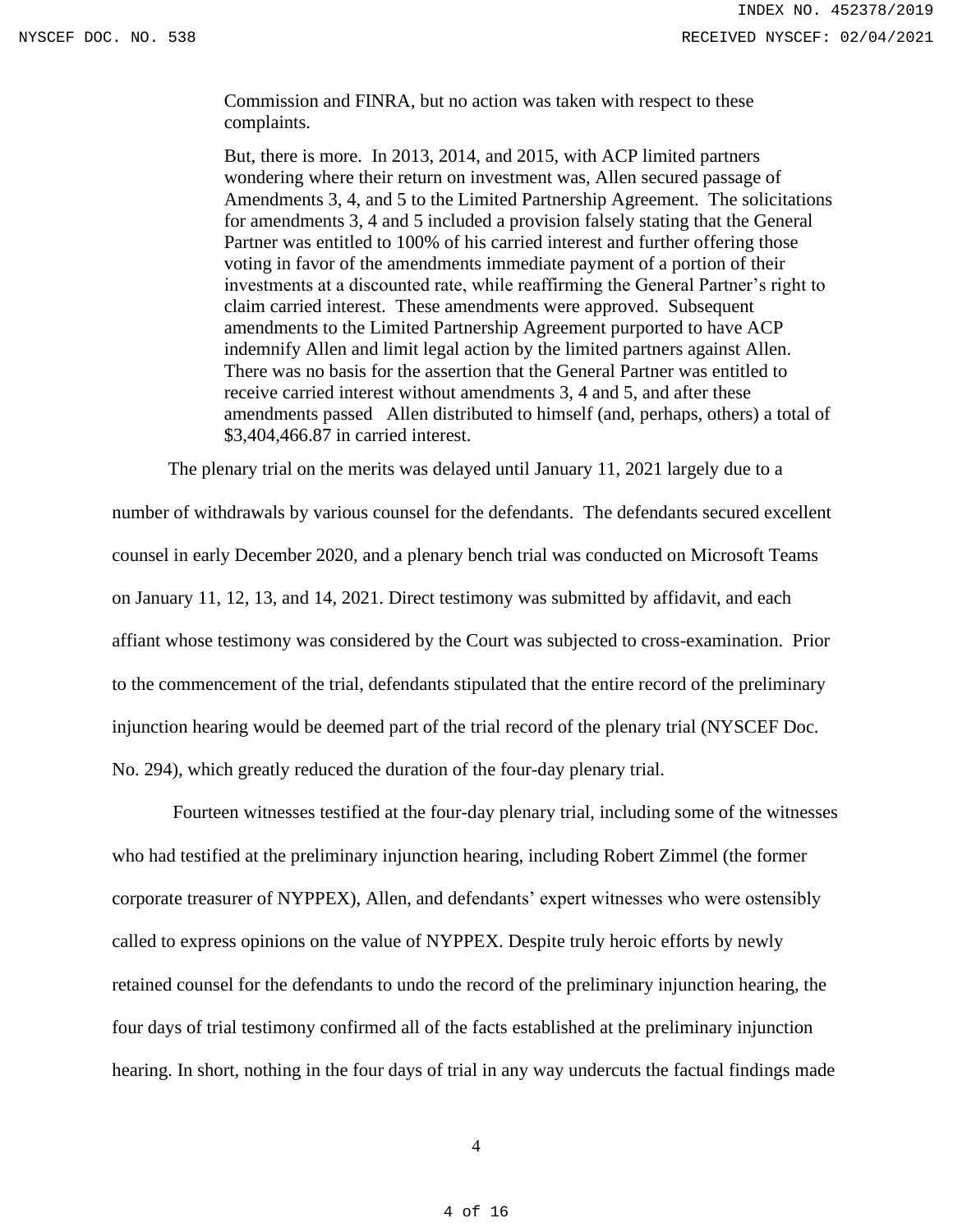by the Court after the five days of testimony that supported the issuance of the February 4, 2020 preliminary injunction order.

Specifically, the testimonial and documentary evidence adduced during nine days of testimony in this case established that, through a maze of entities owned and /or controlled by defendant Allen, a significant portion of the capital contributed to the ACPX limited partnership was substantially diverted by a hopelessly conflicted Allen toward funding NYPPEX – the broker-dealer entity controlled by Allen. NYPPEX, in turn, utilized these funds to pay Allen exorbitant NYPPEX annual salaries totaling approximately \$6 million, as well as to pay the salaries of his staff. ACPX capital was also used to pay NYPPEX operating expenses. NYPPEX itself is not, as Allen claims, a technology startup with either a present or potential centi-million dollar valuation. Rather, based upon the Court's assessment of the credibility of witnesses and a review of relevant documents, NYPPEX is, and always has been, a failing broker-dealer that has a \$44,000 software package purchased from a third-party vendor that supposedly allows NYPPEX to execute secondary market trades of private equity interests. ACPX's investment in NYPPEX is in no way consistent with the investment thesis contained in the ACPX Private Placement Memorandum and in the ACPX Limited Partnership Agreement.

#### **The OAG has Stated Martin Act and Executive Law Claims**

Throughout the trial, defendants stridently argued both that the acts complained of by the OAG are not actionable either under the Martin Act or Executive Law § 63(12) and that, in all events, any Martin Act claim would be time-barred. Specifically, defendants argued that the 2004 Private Placement Memorandum and the ACPX Limited Partnership Agreement contained no false and misleading statements and that anything that occurred a decade or more later constitutes "fraud by hindsight" and is non-actionable for both of the aforementioned reasons.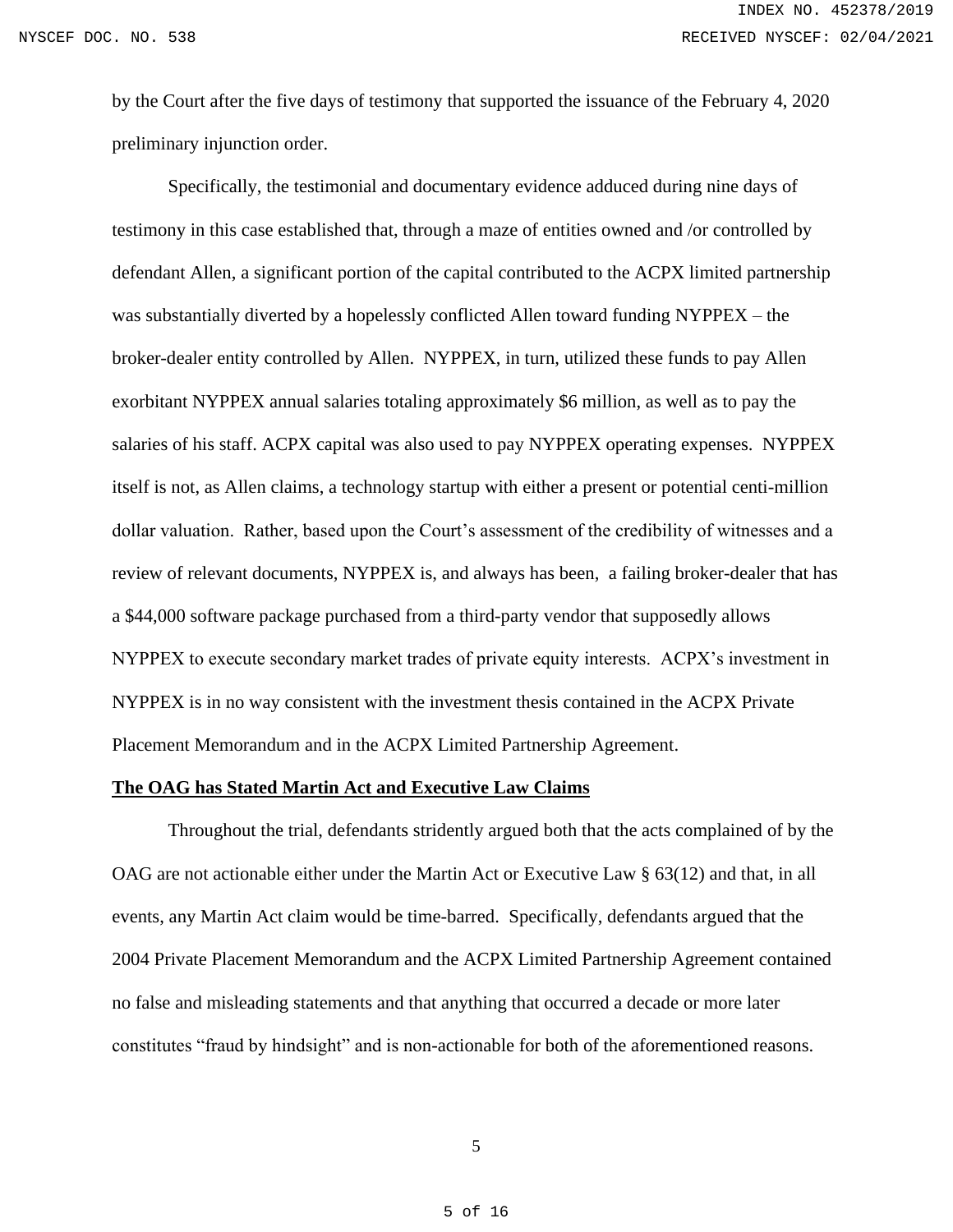Defendants also argue that the OAG's claims, if anything, state a claim for breach of contract rather than Martin Act and Executive Law violations.

One of defendants' principal arguments is that the specific claims alleged by the OAG constitute non-actionable "fraud by hindsight." In support of this argument, defendants cite *People ex rel. Cuomo v. Charles Schwab & Co*., 33 Misc. 3d 1221(A), 939 N.Y.S.2d 742 (Sup. Ct. N.Y. Cnty. 2011), *aff'd in part, modified in part,* 109 A.D.3d 445, 971 (First Dept. 2013). In *Schwab*, the trial court dismissed Martin Act claims because it found the alleged misrepresentations were true when made and the complaint alleged "fraud by hindsight." But, on appeal, the First Department reversed and reinstated the Martin Act claims, holding that the trial court had erred by addressing the merits of the complaint on a motion to dismiss and that the trial court should have only looked at the sufficiency of the pleading.

Defendants misinterpret the *Schwab* case as a holding by the First Department that the Martin Act cannot cover representations that were true when made but rendered untrue by fraudulent conduct that takes place after the expiration of a statute of limitations. However, that is not a fair reading of the *Schwab* decision because the First Department reversed the dismissal of the case. In any event, *Schwab* is inapposite. The present action is not based on offering documents which may have been true when issued. As discussed below, the present action is based on conduct that violated the representations made in the offering documents (and subsequent amendments) as well as other fraudulent conduct within the statute of limitations period. Moreover, in *Schwab*, the statements in the offering documents were later rendered misleading by changes to the market, not due to changes in the conduct of the defendants, as alleged here.

Defendants also rely upon this Court's decision in *Exxon Mobil Corp.*, 65 Misc. 3d 1233 A) (N.Y. Cnty. 2019) at \*20 for the proposition that a Martin Act claim only lies where a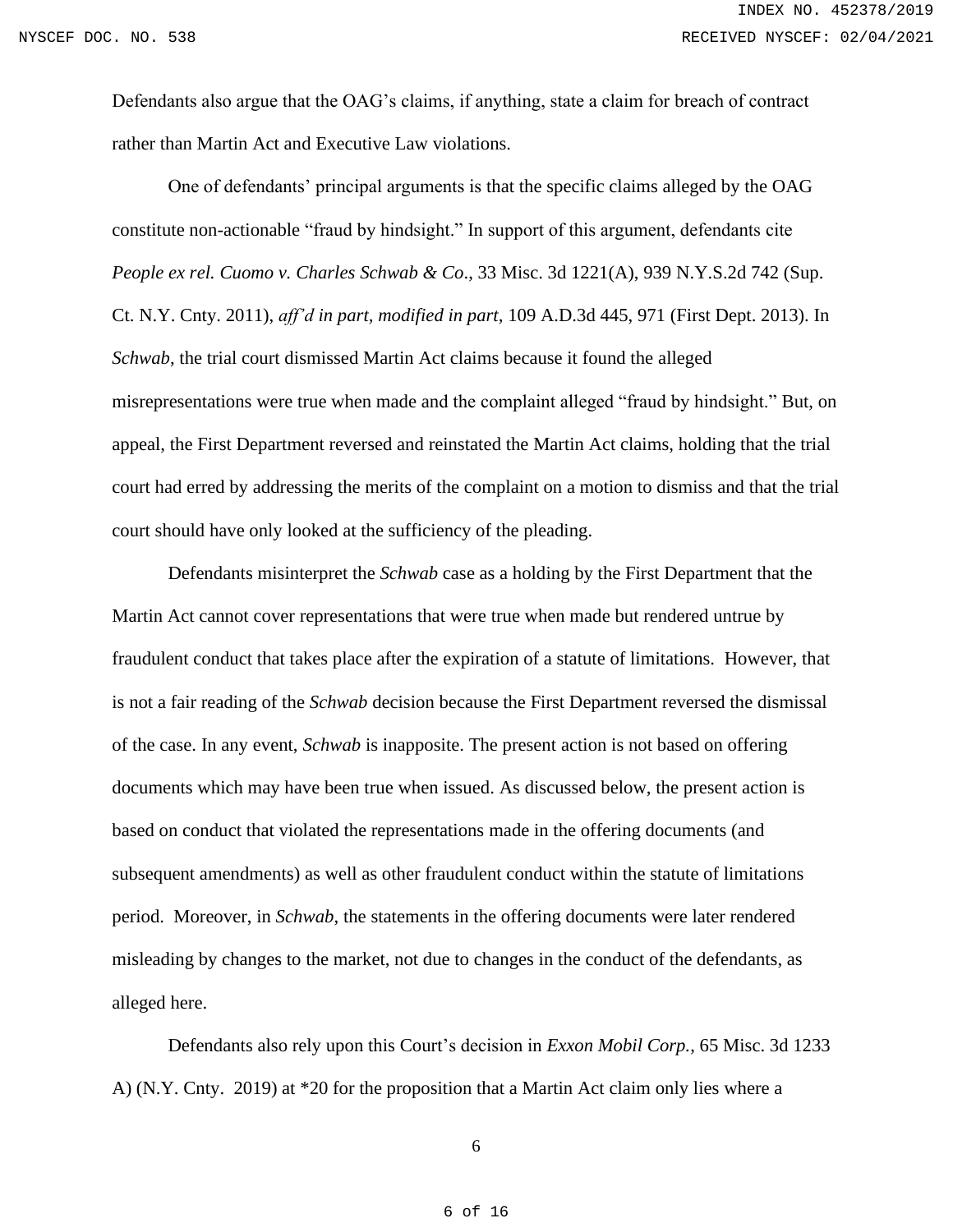statement is false when made. *Exxon* made no such finding. *Exxon* held that the alleged misstatements were not misrepresentations because they were not sufficiently definite, and the defendant had provided only general, forward-looking information about the overall state of affairs of its business.

 While the zealousness with which counsel has advocated for his client is both refreshing and commendable, a review of the case law demonstrates that future conduct that renders prior representations false **can** serve as the basis for a Martin Act claim **and** that a Martin Act violation accrues at the time of the wrongful conduct. *See State v. 7040 Colonial Rd. Assocs. Co.,*  176 Misc. 2d 367, 372-74 (Sup. Ct. N.Y. Cnty. 1998) (a new cause of action under the Martin Act accrues each time a defendant engages in a fraudulent practice). *See also People v. Merkin,* 26 Misc. 3d 1237(A), 2010 N.Y. Misc. LEXIS 523, \*8-12, \*24-27, \*33-34 (Sup. Ct. N.Y. Cnty. 2010). In *Merkin*, as here, the alleged Martin Act violations did not occur until years after the offering documents were issued, and the offering documents were not "misleading" until the defendant engaged in conduct that contradicted them. *Cf., SEC v. Pittsford Capital Income Partners, L.L.C., No.* 06 Civ 6353 T(P), 2007 U.S. Dist. LEXIS 62338 (W.D.N.Y. Aug. 23, 2007) (granting summary judgment to the SEC when a fund invested in an affiliate in a manner contrary to its investment thesis).

Moreover, the OAG's claims are not just about misrepresentations, but are also about defendants' independent fraudulent conduct (unrelated to any specific representation). For example, defendants provided fraudulent investment advice to ACPX by advising ACPX to invest in NYPPEX, Allen's failing broker-dealer. In addition, defendants caused NYPPEX to merge with the Investment Advisor in a clear conflict of interest pursuant to which ACPX's investment advisor was directing ACPX to, in essence, invest in itself.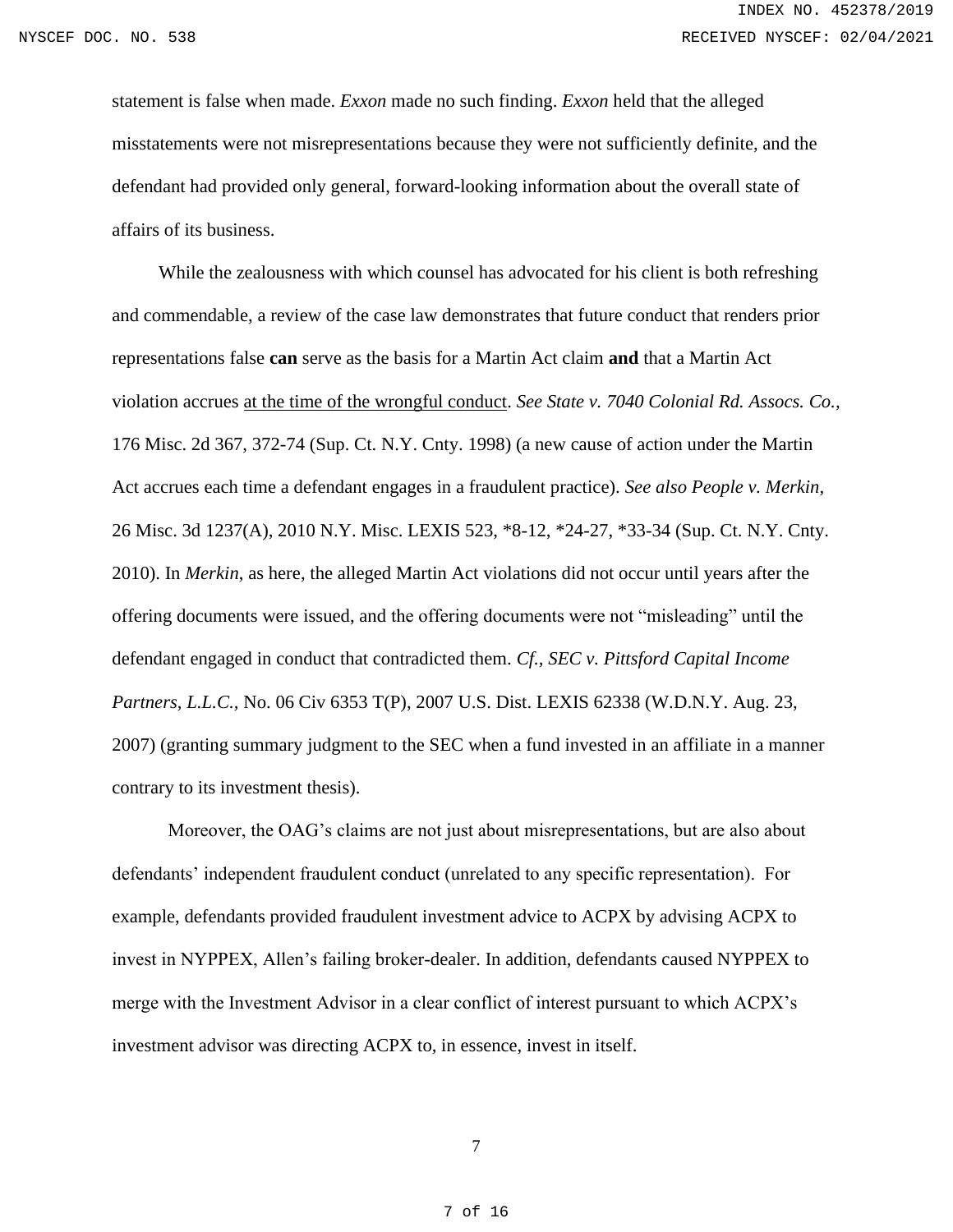Finally, defendants argue that their alleged conduct at most constitutes a breach of contract but not Martin Act and Executive Law violations. However, nothing precludes defendants from being liable for both breach of contract and other violations, including Martin Act fraud and breaches of fiduciary duty. *See Assured Guar. (UK) Ltd. v. J.P. Morgan Inv. Mgmt. Inc*., 18 N.Y.3d 341, 353 (2011) ("[m]ere overlap between the common law and the Martin Act is not enough to extinguish common-law remedies," and both types of claims can proceed on "independent" legal bases to "further the same goal—combating fraud and deception in securities transactions"); *See Merkin*, 2010 N.Y. Misc. LEXIS 523, \*28 ("that some private investors may choose to pursue or not to pursue claims on their own behalf does not detract from the substantial public interest at stake" in OAG's breach of fiduciary duty claim). In the latter connection, the OAG may assert common law claims under its *parens patriae* authority. *See id* at 25. Courts have upheld claims brought under *parens patriae* to protect investors in a fund, because New York "has a quasi-sovereign interest in protecting the integrity of the marketplace," [People v. Grasso, 11 N.Y.3d 64, 69, n. 4  $(2008)^1$ ] and ensuring that "financial markets . . . operate honestly and transparently" (*Merkin,* 2010 N.Y. Misc. LEXIS 523, \*25). *See also People v. H&R Block, Inc*., 16 Misc 3d 1124(A) (Sup. Ct. N.Y. Cnty. 2007) (upholding *parens patriae* claim for breach of fiduciary duty), *aff'd in relevant part,* 58 A.D.3d 415, 416-17 (1st Dept. 2009).

<sup>1</sup> Defendants' objections to the OAG's assertion of *parens patriae* authority lack merit. First, the OAG was not obligated to plead this authority. To the extent defendants cite the First Department's decision in *People v Grasso,* 54 AD3d 180 (2008), the OAG correctly notes that the appellate court there recognized the State's "quasisovereign interest in protecting the integrity of the marketplace." Although the court found no such interest in the *Grasso* case, the case is distinguishable because the OAG was relying there on the Not-For-Profit Corporation Law to prosecute claims on behalf of a not-for-profit corporation that had been converted into a for-profit entity. Thus, *Grasso,* where the OAG was acting only on behalf of private interests, stands in contrast to this case where the OAG is acting to promote the public purpose of the Martin Act to ensure that financial markets operate honestly and transparently. The 1874 decision by the Court of Appeals in *People v Ingersoll,* 58 NY 1, involving claims on behalf of a municipal corporation, does not provide otherwise.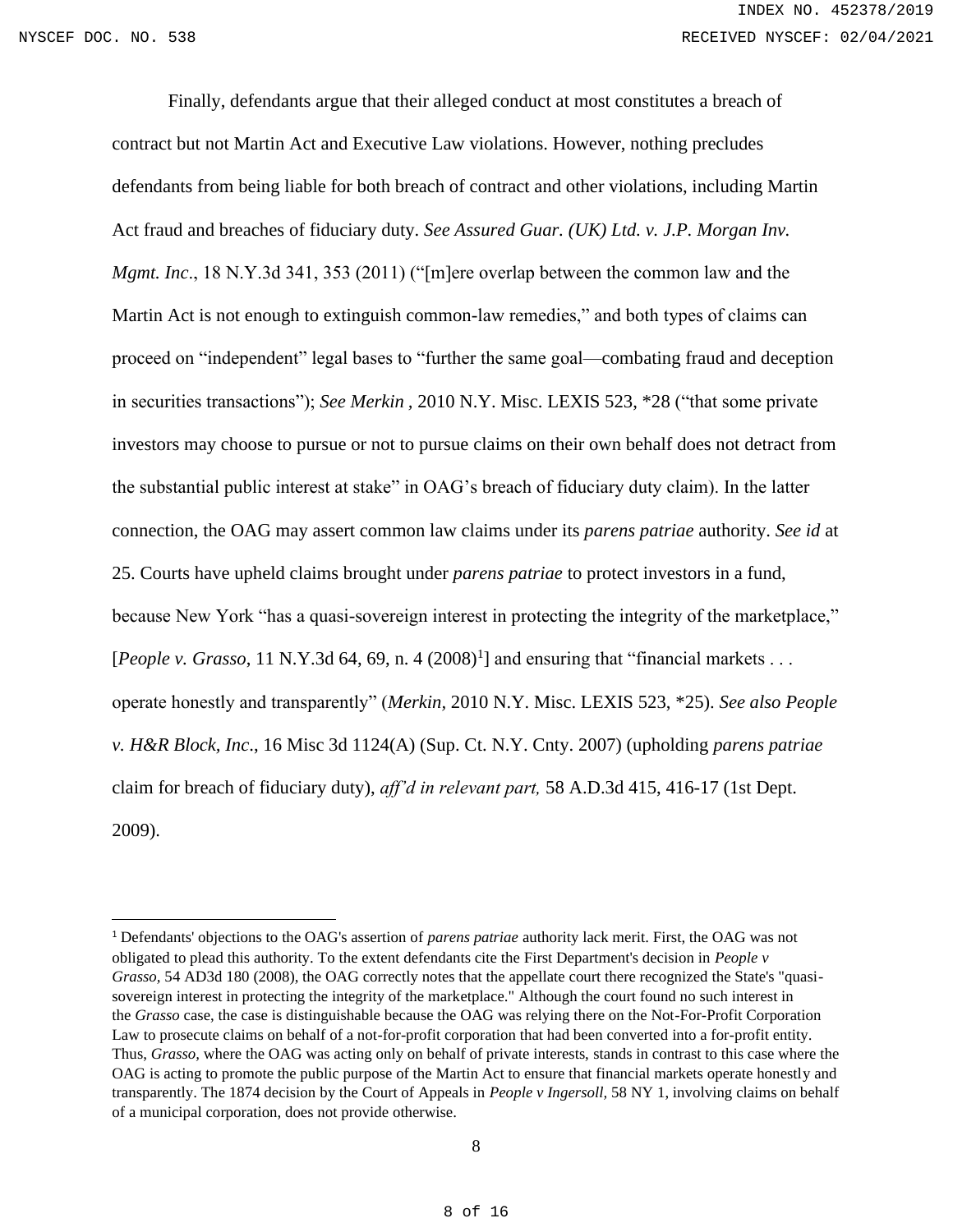#### **The Action is Not Barred by the Statute of Limitations**

As indicated earlier, this action was commenced on December 4, 2019 following an extended investigation. A six-year statute of limitations applies to claims brought under the Martin Act under CPLR § 213(9), which became law in August 2019. CPLR § 213(9) was an amendment to the CPLR that directly responded to the decision by the Court of Appeals in *People v. Credit Suisse Sec. (USA) LLC*, 31 N.Y.3d 622 (2018), which overturned long-standing First Department precedent holding that a three-year statute of limitations applied to Martin Act claims. Accordingly, conduct from December 4, 2013 onward is within the statute of limitations period.<sup>2</sup>

Defendants argue that although the six-year statute of limitations is now codified, it does not apply retroactively to capture conduct before the enactment of the legislation in 2019. The Court disagrees. Where an amendment to the law is "remedial legislation" it "should be given retroactive effect in order to effectuate its beneficial purpose." *See Gleason v. Michael Vee, Ltd.*, 96 N.Y.2d 117, 122-23 (2001). The Court of Appeals has held that, where the Legislature "conveyed a sense of immediacy" because it "acted swiftly" after a Court of Appeals decision and "directed that the amendment was to take effect immediately" and "the purpose of the amendment was to clarify what the law was always meant to do and say", the legislation should be applied retroactively. *Id.* That is precisely the case here. The Court of Appeals decided *Credit Suisse* in 2018 and the Legislature codified CPLR § 213(9) in 2019 in direct response to the ruling. Accordingly, a six-year statute of limitations applies to the Martin Act claims brought in this action. And, even if a three-year statute of limitations applies, defendants continuing wrongdoing, including the undisclosed 2017 merger of NYPPEX and ACPX's Investment

<sup>&</sup>lt;sup>2</sup> A Tolling Agreement was entered for a short period of time before December 2019. The Tolling Agreement was offered at trial as Ex. 203 and objected to by Defendants. However, the Tolling Agreement has no bearing on the Court's decision here.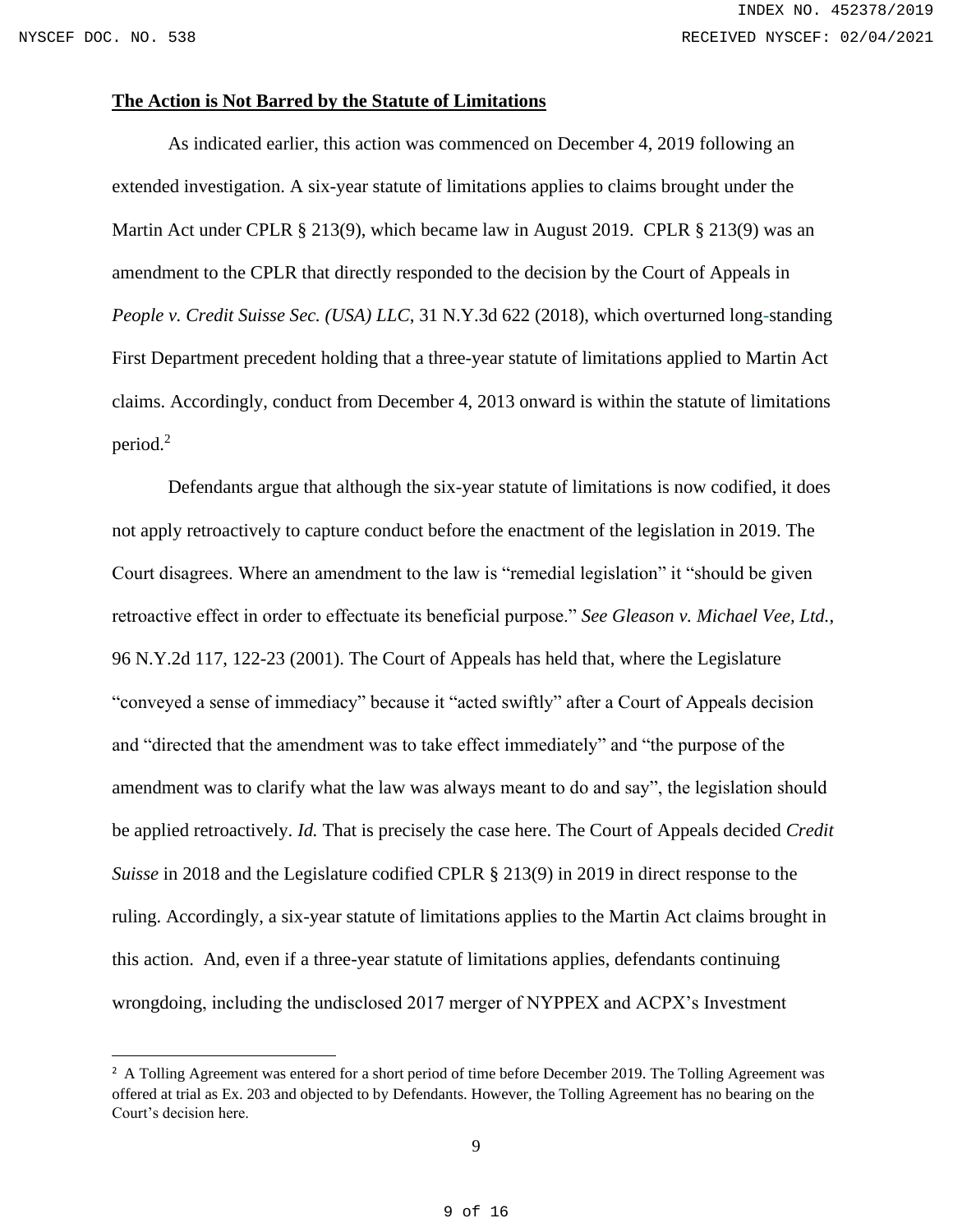Advisor, would bring all of defendants' conduct within a three-year statute of limitations. *See 7040 Colonial Rd. Assocs. Co*., 176 Misc. 2d 367 (N.Y. Cnty.1998) (holding that "a new cause of action accrued" under the Martin Act "each time" the defendant engaged in fraudulent practices, "even if the new act or practice simply repeated the misrepresentations or omissions made previously").

In short, in the context of limited partnership interests marketed as long-term investments, the general partner cannot make disclosures calculated to attract investors, wait six years, and then defraud the limited partners. Indeed, because the Martin Act is remedial legislation, accrual of a Martin Act claim must begin when the wrongful conduct occurs, and continued wrongful conduct tolls the statute of limitations. *See 7040 Colonial Rd. Assocs. Co*., 176 Misc. 2d 367 (N.Y. Cnty. 1998); *Butler v. Gibbons*, 173 A.D.2d 352, 353 (1st Dep't 1991); *see also Merine ex rel. Prudential-Bache Util. Fund v. Prudential-Bache Util. Fund*, 859 F. Supp. 715, 725 (S.D.N.Y. 1994). Here, the OAG demonstrated that false and misleading statements were made in connection with the 3rd, 4th, and 5th amendments to the Limited Partnership Agreement in, respectively, November 2013, June 2015, and March 2017. At a minimum, the  $4<sup>th</sup>$  and  $5<sup>th</sup>$  amendments, as well as other instances of defendants' fraudulent conduct (*e.g.* the 2017 merger of NYPPEX and the Investment Advisor) are within the statute of limitations period.

Additionally, the Martin Act explicitly prohibits providing fraudulent or misleading investment advice and, as discussed above and below, defendants, through the thoroughly conflicted Investment Advisor, advised the ACPX limited partnership to make indefensible investments which is an independent Martin Act violation. These acts, including the improper taking of carried interest by reason of the successful solicitation of amendments to the ACPX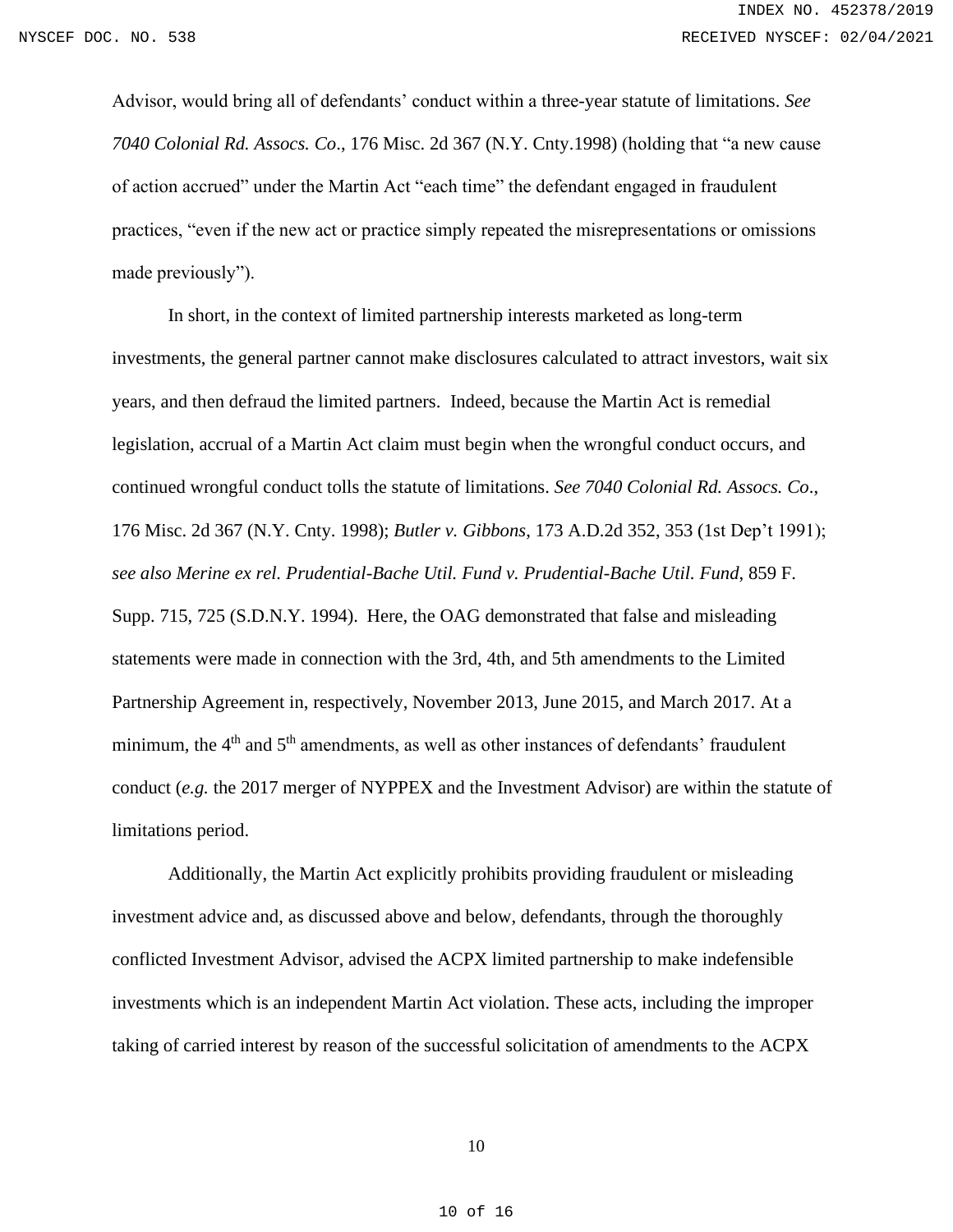limited partnership agreement by means of patently misleading statements, establishes that the OAG's Martin Act claims are both appropriate and timely.

#### **The OAG has Established its Right to Relief**

The Martin Act prohibits fraudulent practices relating to the "purchase, exchange, investment advice or sale of securities," GBL § 352. As stated above, defendants' fraudulent conduct concerned the purchase and sale of securities, the misappropriation of carried interest, as well as fraudulent and self-serving investment advice.

The Court finds that the OAG has proven by a preponderance of the evidence that Defendants: (1) made frequent, material misrepresentations and misleading omissions in communications to the limited partners of ACPX; (2) fraudulently caused ACPX to make oversized investments in NYPPEX; (3) gave false and misleading investment advice to ACPX to purchase NYPPEX stock; (4) made false and misleading reports on the value ACPX's interest in NYPPEX to the limited partners and caused ACPX to purchase NYPPEX stock at a wildly inflated prices; (5) made false and misleading statements concerning the wind-down of ACPX; (6) concealed the merger of NYPPEX and ACPX's Investment Advisor to the ACPX limited partners; (7) fraudulently took carried interest to which they were not entitled, pursuant to amendments to the limited partnership agreement that were procured by means of material misrepresentations; and (8) fraudulently caused ACPX to cover significant NYPPEX operating expenses, without fairly disclosing any of these wrongdoings to ACPX's investors.

 The Court finds that Allen fraudulently caused ACPX to purchase equity in NYPPEX in each of 2014, 2015, 2016, and 2017-18, including a \$1 million investment on August 29, 2016, and a \$1 million convertible note in December 2017. These investments were contrary to defendant Allen's repeated statements that ACPX was in "wind-down" mode, and that any new investments would be for specific, limited purposes, such as to meet capital calls.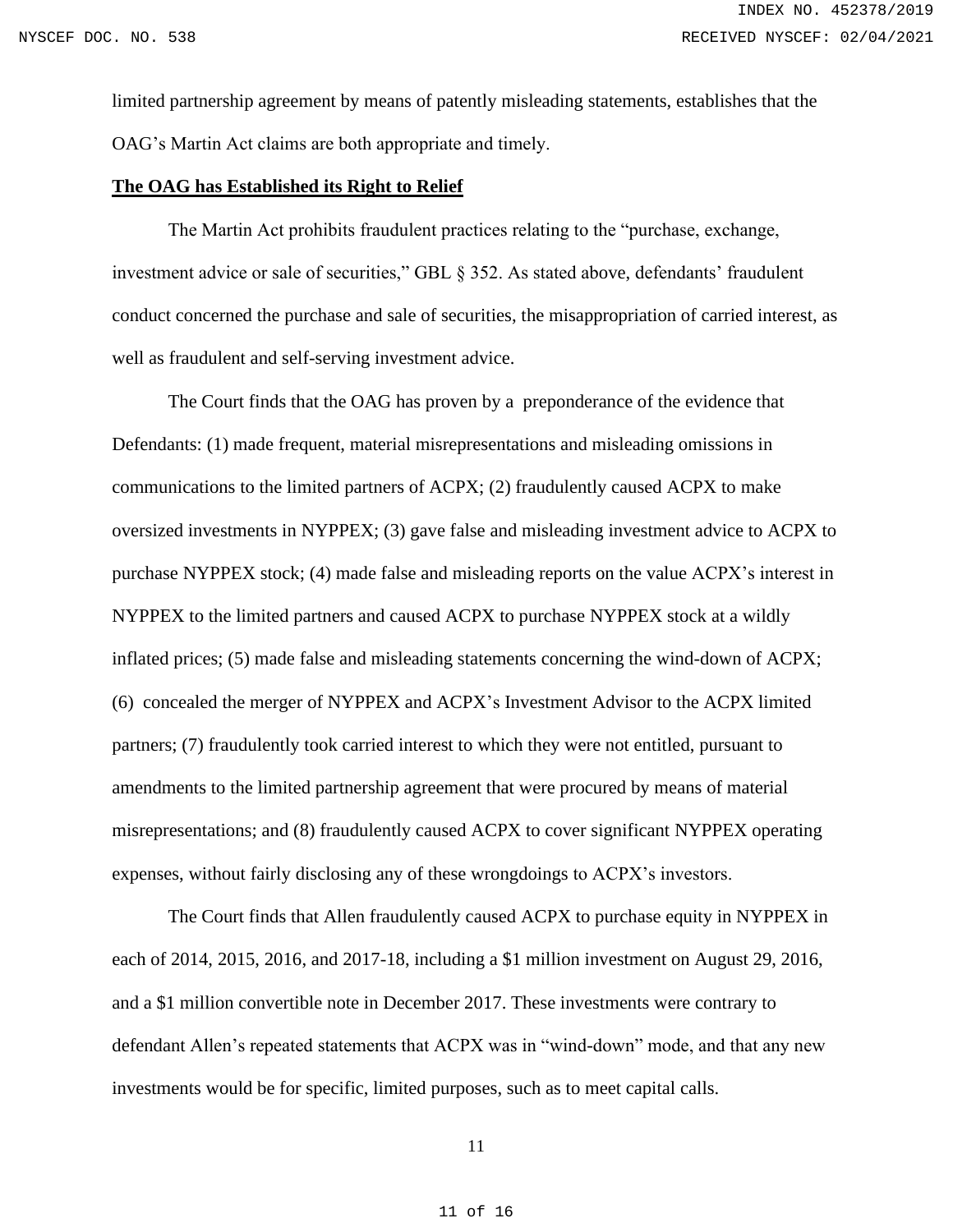In all, Allen caused ACPX to invest approximately \$4 million in NYPPEX during the wind-down period. This conduct concerned the "purchase" of securities, as defendant Allen caused ACPX to purchase NYPPEX equity. It also concerned "investment advice" to invest in NYPPEX by ACP Investment Group, ACPX's conflicted investment advisor, which Allen controlled and ultimately merged into NYPPEX Holdings. The 2017 merger of ACPX's investment advisor with NYPPEX Holdings, which was never disclosed to the ACPX Limited Partners, resulted in Allen - wearing his investment advisor hat - directing ACPX capital into NYPPEX with no independent controls. In the latter connection, Zimmel, whose testimony the Court credited, testified that he and others working for Allen blindly signed each and every "certification" Allen required to effect transfers from ACPX to NYPPEX. These certifications are required to confirm that duly constituted committees have signed off on the appropriateness of investments.

Further, while the ACPX limited partnership agreement allows a non-conflicted general partner to make investments in affiliates, during the entire 2013-2018 period, Allen's reports to investors grossly overstated the value of the NYPPEX investment.<sup>3</sup> Those reports stated that investments in affiliates would generally total "15% or less" of ACPX assets "measured at the time such investments were made." However, NYPPEX constituted approximately 28% of ACPX's portfolio after an August 2016 investment, and ultimately reached approximately 40%

<sup>&</sup>lt;sup>3</sup> At the trial defendants produced experts who provided valuations of NYPPEX that expressly accepted as true fanciful forecasts of NYPPEX's future income which were higher by multiples of 25 times than any actual results NYPPEX ever achieved or likely could ever achieve. The Court completely rejects as entirely nonprobative the testimony of defendants' expert witnesses that was explicitly and exclusively based on the assumptions provided to them by Allen. For example, an opinion based on the assumption that NYPPEX's 2019 base case income would rise to \$34 million when it was in fact a tiny fraction of that sum can hardly support the assertion that it was proper for Allen to advance millions of dollars of ACPX's assets to ongoing investments in NYPPEX, virtually all of which were used to pay Allen and his staff.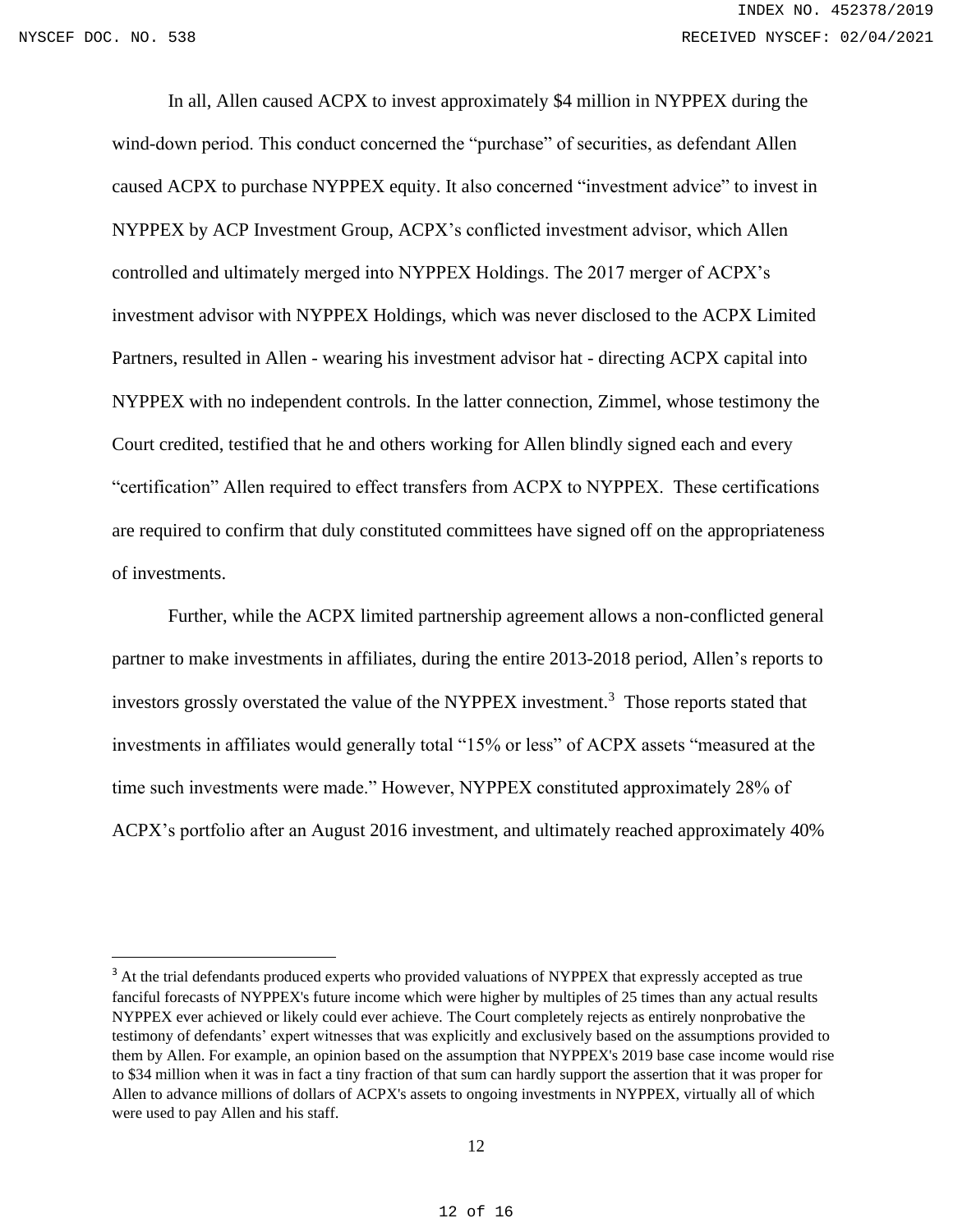of ACPX's total investments. *See* Ex. 85 (NYSCEF Doc. No. 461) (summary exhibit identifying each investment ACPX made into NYPPEX).

Defendants also made material misrepresentations during the limitations period in connection with amendments permitting "early withdrawals" (at a severe discount)—which are "sales" of investor interests under the Martin Act—even as ACPX failed to make the regular distributions Defendants had promised. In November 2013, the General Partner sent a Notice of Proposal for the Third Amendment to the Limited Partnership Agreement which stated: "Note: The General Partner is currently permitted to distribute up to 100% of its Carried Interest balance…." Ex. 3 (NYSCEF Doc. No. 129) at 3-4. In June 2015, the General Partner sent an identical representation with the Fourth Amendment to the Limited Partnership Agreement. Ex. 4 (NYSCEF Doc. No. 130) at 3. A month later on a July 2015 conference call with ACPX investors, Allen stated: [W]e (the General Partner and Investment Advisor) will take a sliver of whatever the carried interest balance is and be able to pay that out to certain parties of the general partner. We're able to do that now…" Exs. 12 (audio recording), 288 (NYSCEF Doc. No. 203) (transcript) at 5:13-25.

Following those amendments and the Fifth Amendment in 2017, Allen distributed to himself and the related defendants approximately \$3.4 million in carried interest, including over \$1.6 million on May 2, 2017. As this Court found in its February, 4, 2020 opinion, Allen's appropriation of \$3.4 of carried interest was procured by the fraudulent representation to ACPX investors that Allen was always entitled to carried interest when in reality the controlling provisions of the Private Placement Memorandum and the original Limited Partnership Agreement provide that the ACPX general partner - Allen - was not entitled to receive carried interest until the Limited Partners had received a return of their capital and a preferred 8% return on their investment.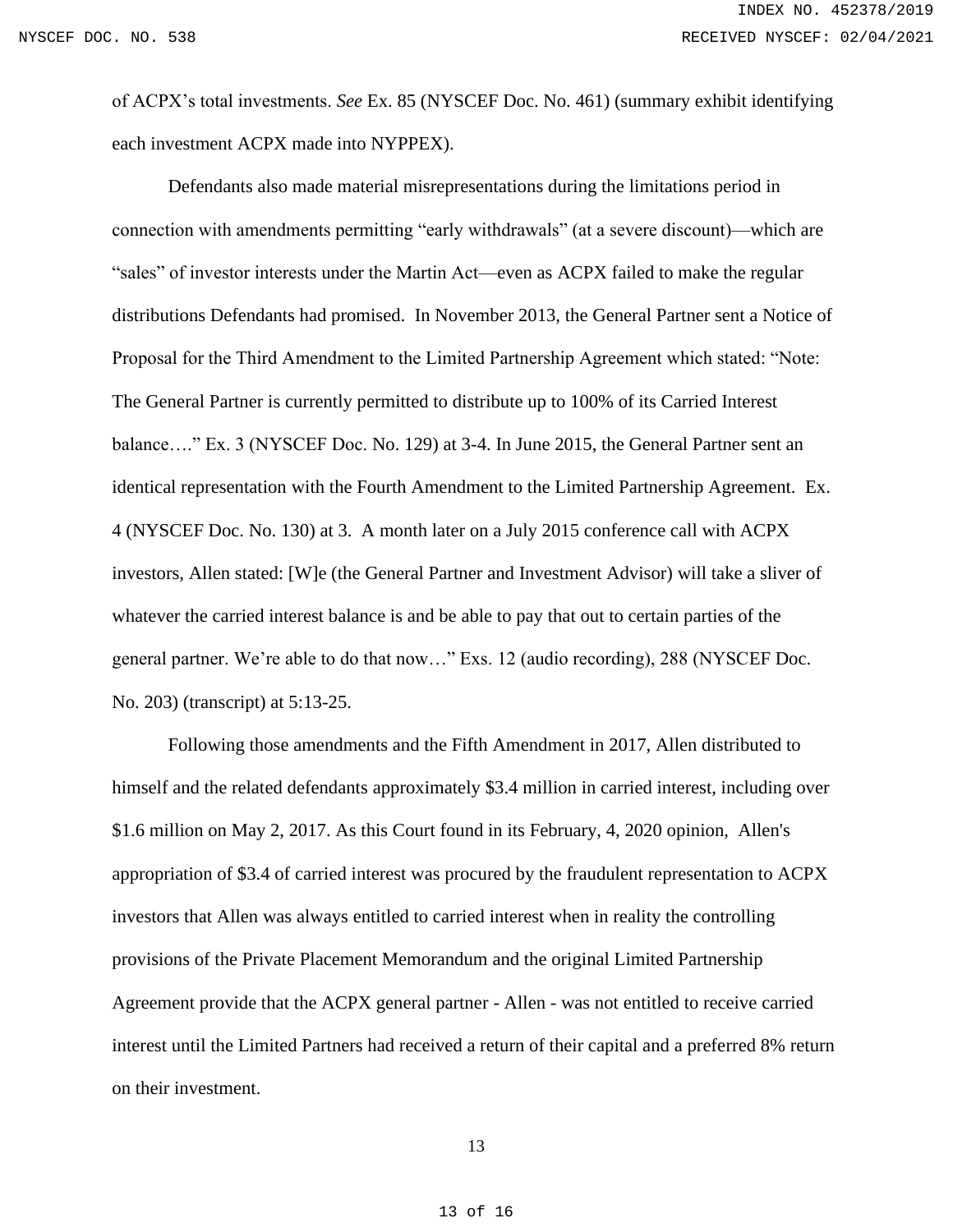Additionally, Allen caused ACPX to pay approximately \$750,000 in NYPPEX's operating expenses in August-October 2018, even though such expenses were the General Partner's responsibility. In short, as the Court found after the preliminary injunction hearing, Allen used ACPX as his private piggy bank.

In sum, the Court finds: the testimony of defendants' valuation experts to be based on incredible assumptions supplied by Allen that bear no relationship to reality; the testimony by the defendants' experts about the general provisions of private equity funds is irrelevant; Zimmel's testimony about defendants' various defalcations is entirely credible; and the defendants' other witnesses were either incompetent to offer the testimony they offered or, in Mr. Allen's case, unworthy of belief.

Executive Law  $\S 63(12)$  prohibits "repeated fraudulent or illegal acts or ... persistent fraud or illegality." Because the Court has found that defendants repeatedly violated the Martin Act, it also finds that defendants have violated Executive Law § 63(12).

### **Conclusion**

The OAG has proven its case by a preponderance of the evidence and a permanent injunction shall be issued identical to the preliminary injunction as follows: Defendants and Relief Defendants, together with their employees, representatives, agents and all others acting under their direction or authority, are permanently enjoined from directly or indirectly:

- 1. Taking any action pursuant to the Seventh Amendment to the Amended and Restated Agreement of the Limited Partnership Agreement of ACP X, LP;
- 2. Making distributions from ACP X, LP, except to limited partners of ACP X, LP on a pro-rata basis to their limited partnership interest in ACP X, LP, which distributions must first be approved by the Court;
- 3. Making any investments, extending any loans or lines of credit or entering into any agreements on behalf of ACP X, LP to or with Laurence G. Allen, NYPPEX Holdings, LLC, ACP Partners X, LLC, or any other entity in which Allen directly or indirectly exercises control or has an ownership interest;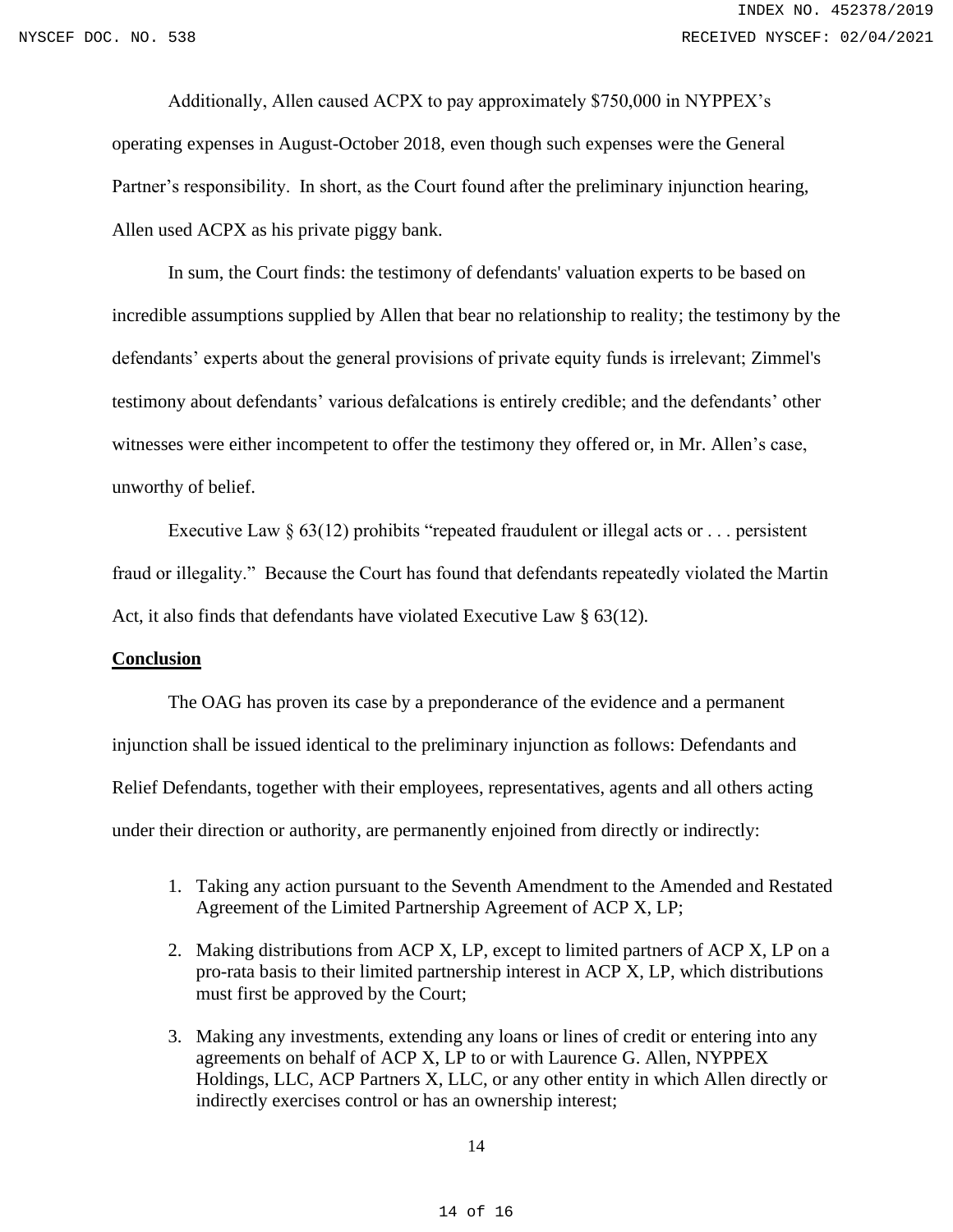- 4. Facilitating, allowing or participating in the purchase, sale or transfer of any limited partnership interest in ACP X, LP;
- 5. Making any payments or distributions from ACP X, LP, ACP Investment Group, LLC or ACP Partners X, LLC, to Defendants, Relief Defendants, Tyler Allen, Michelle Allen, and/or LGA Investments Family Limited Partnership;
- 6. Withdrawing, converting, transferring, selling or otherwise disposing of funds and assets held by ACP Investment Group, LLC, ACP X, LP, and ACP Partners X, LLC, wherever they may be situated, for purposes other than that provided for in Paragraph 2, *supra*;
- 7. Violating Article 23-A of the GBL, and from engaging in fraudulent, deceptive and illegal acts, and further employing any device, scheme or artifice to defraud or to obtain money or property by means of false pretense, representation or promise

The Court is reluctant to appoint a receiver to liquidate ACPX's remaining assets if, as the parties intimated, they can agree on the appropriate allocation of those assets. Nevertheless, the Court appoints Hon. Melanie L. Cyganowski (Ret.) as the provisional receiver subject to the preparation of a proposed order narrowly prescribing the powers and responsibilities of the receiver.

Defendants must disgorge the fraudulent investment of limited partners' funds into NYPPEX. The total investment into NYPPEX was \$6,000,146.00 (\$5,00,146.00 plus a \$1M convertible note). However, the Court excludes early and pre-limitations period investments in NYPPEX totaling \$2,287,708.00. Accordingly, defendants must disgorge \$2,712,438.00.

Defendants must also disgorge the fraudulent payment of \$3,404,466.87 in carried interest from ACPX to its general partner that was distributed to Allen and others.

Defendants must also disgorge \$755,000 in additional fraudulent transfers from ACPX to NYPPEX (via ACP Investment Group) in 2018. As the OAG's accounting expert Joseph Pope concluded, these funds were used to pay NYPPEX's operating expenses such as compensation and rent. The receiver shall allocate disgorged funds equitably among the ACPX limited partners and subject to the Court's approval.